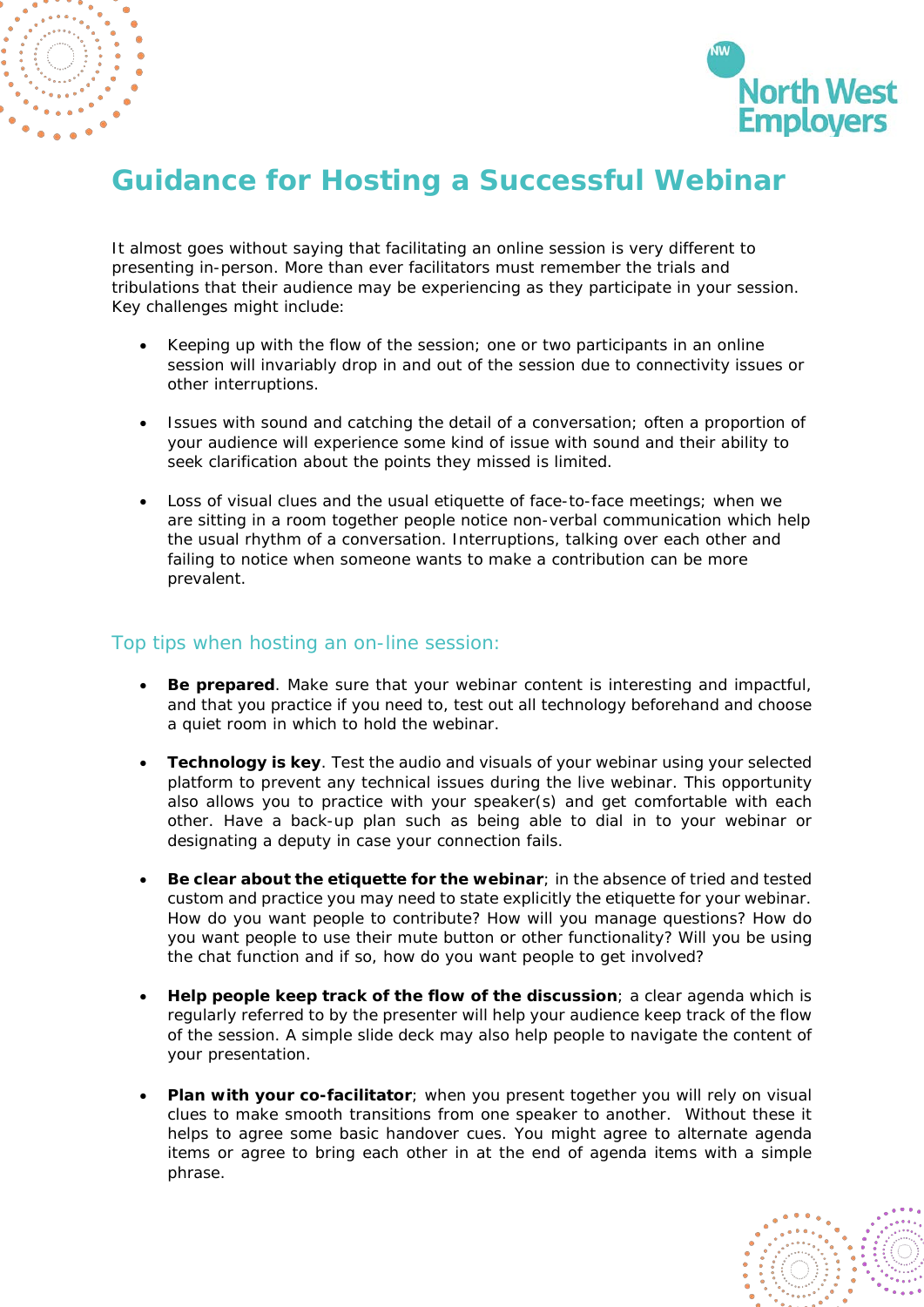



- **Use your name and the names of other contributors often**, especially if the participants do not know each other well. Voices are often more difficult to recognise in an online session and people can struggle to remember names. If you need to re-introduce yourself throughout the session. Adding your name and contact details to any slide deck may also help the audience.
- **Introduce contributors** and make sure the rest of your audience have heard any points they make. You may need to summarise more and repeat the gist of a question before you answer it. Adding your name and contact details to any slide deck may also assist your audience.
- **If you can, ask someone to help you** (usually) in the background. This backstage co-ordinator will help make your webinar more professional and polished. Co-ordinators can ensure that speakers are on time and can handle technical issues that might crop up during the webinar. They may also be able to monitor the chat function if you decide to use it.
- **Consider using your accompanying presentation to display polling questions and mid-presentation discussions**. Polling your audience throughout your webinar to help keep the audience engaged by allowing them to question their processes internally. This not only gives your audience the opportunity to interact and share their opinion, but also gives you more insight on your audience and their experience/background.
- **Do your best to speak clearly**. This can be practiced during the dry run of your webinar the week before. Practice speaking directly into your device and vary your voice to avoid a monotone presentation. Check in with your audience to see if the sound quality is acceptable. You may consider using sub-titles technology if this is available.
- **End your webinar on time** and with a clear instruction about how to leave the 'room'. You may wish to summarise your conversation or add a slide with 'next steps'. An exit survey will help to find out what attendees thought and apply their feedback, both good and bad, to your future webinars. Send out an email to all attendees to thank them for attending and include a link to the survey a day or so after the webinar ends. Maybe ask registrants who didn't attend or who dropped out of the session what might have made them participate and/or stay longer.

## Signposting in conversation

Signposting is a technique to help people follow the meaning of what you are saying. They act as guides to help people follow what you are saying throughout a conversation, helps in establishing rapport and helps them to categories what you are saying.

We all do some signposting in our natural conversation. Phases such as "on the other hand" and "in conclusion" are effective signposts that we use in everyday life. The best communicators signpost more often and more deliberately. Signposting is even more important in online sessions.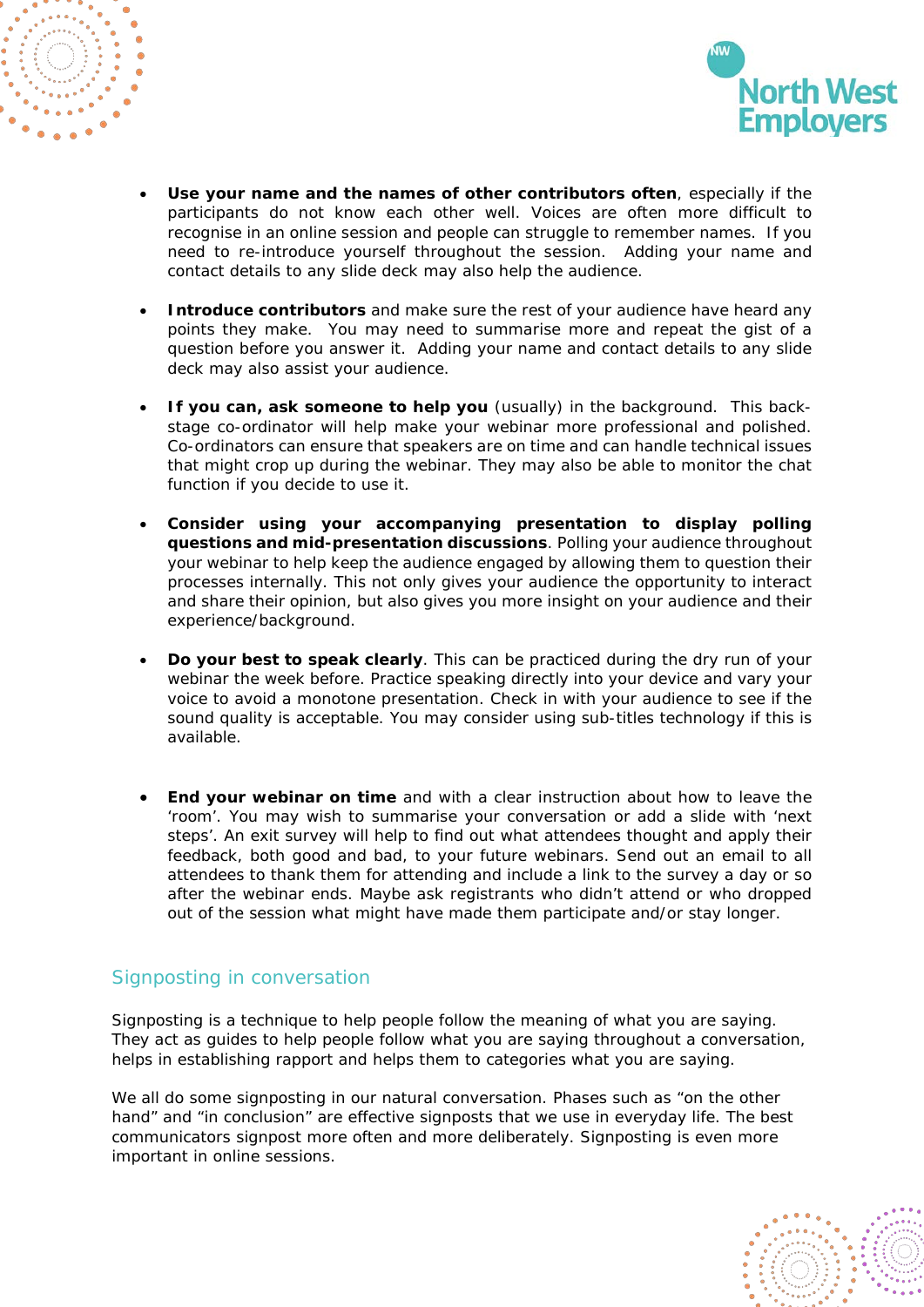



To begin introducing a point, you might consider starting with...

- I'd like to begin by...
- Let's start by...
- First of all, I'll...
- I'll begin by...

For finishing a topic try…

- Well, I've finished talking about...
- Well, that's everything I need to cover about...
- We've considered...
- In conclusion…

To start another topic, you might use signposts such as...

- Now, let us move on to.
- Next, let us consider...
- Turning to...
- Moving on to...

Applying signposting techniques in a discussion...

- So, where does that lead us?
- Let us consider this in more detail...
- What does this all mean?
- Translated this into real terms...

Giving an example...

- Here's an example. I was...
- A good example of this is...
- To illustrate,...
- Let's consider a hypothetical situation for a moment. If you were to...
- Let me play the devil's advocate for a moment. What might happen if...

To summarise and conclude...

- In conclusion....
- To conclude,...
- So, let's sum up, shall we?
- Let's summarise what we've covered briefly...
- Finally, let me remind you of some of the issues we've covered...

## So to summarise…

- Remember your audience and pre-empt potential issues
- Take time to prepare
- Practice using technology